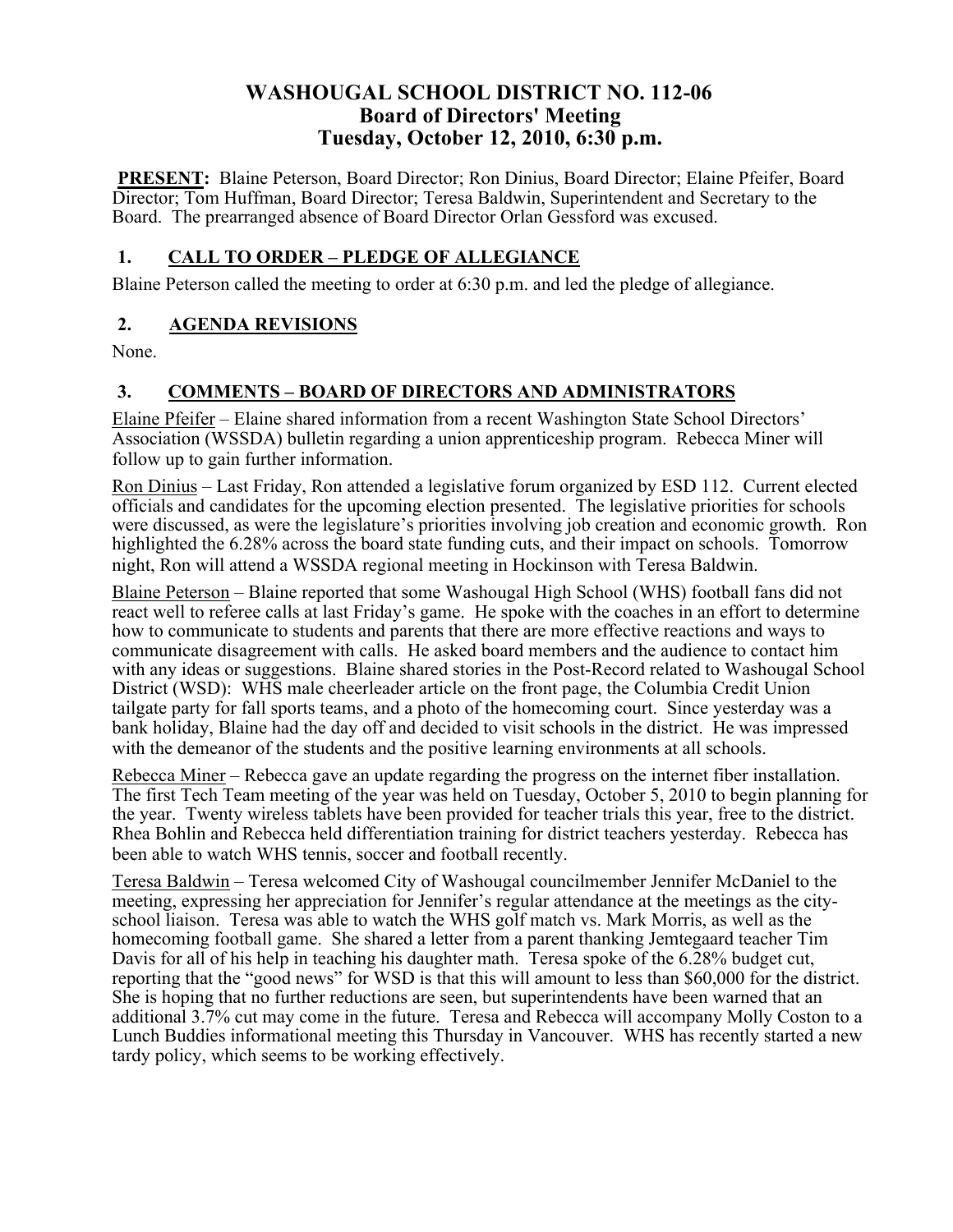### **4. COMMENTS – CITIZENS**

Sheila Plato – Sheila is a WSD patron. She recently met with Teresa Baldwin and Rebecca Miner regarding her very medically disabled child, and her concerns regarding the medical emergency procedures that took place on September 24, 2010. She is especially concerned about staff not being able to take the student's blood pressure during a hypertensive activity, and wanted the board to be aware of the situation.

Amanda Klackner – Amanda asked whether or not the board has decided to add a public comment period toward the end of each meeting as was discussed at a prior meeting. Teresa Baldwin responded that the board decided not to add that agenda item at this time due to the fact that the regular board meetings are business meetings intended for board work. Blaine Peterson stressed that board members are available for communication through email and phone, and not limited to the public comment period at meetings. The board will discuss this topic at its upcoming work session. Amanda also asked about the purpose of the board meeting minutes. Teresa responded that the minutes are a record of the public meetings, published on the website to be recalled and reviewed as needed. Amanda stated that the minutes are not detailed enough to present an accurate representation of board presentations and discussions. As an example, Amanda cited the minutes of the September 14, 2010 Board meeting where Terry Cavendar presented information regarding the condition of the turf at Fishback Stadium, and the minutes did not reflect Terry Cavendar's specific recommendations, i.e., the field had one more year of utility and recommended that the District have a G-Max test and that the field be replaced next year.

# **5. CONSENT AGENDA**

Board members received and reviewed the following documents in advance of the meeting:

### **A. Meeting Minutes (September 28, 2010)**

#### **B. Accounts Payable (October 2010)**

General Fund

Warrant number 180691 in the amount of \$2,939.93 (Pay date: October 5, 2010) Warrant numbers 180692 – 180708 in the amount of \$59,756.53 (Pay date: October 13, 2010) Warrant numbers 180709 – 180836 in the amount of \$217,755.68 (Pay date: October 13, 2010) ASB Fund

Warrant numbers 18343 – 18364 in the amount of \$11,118.65 (Pay date: October 13, 2010) Capital Projects Fund

Warrant numbers 3701 – 3703 in the amount of \$19,100.45 (Pay date: October 13, 2010)

Warrant numbers 3704 – 3707 in the amount of \$18,126.99 (Pay date: October 13, 2010) **C. Personnel Report**

- **D. Policy Governance, Executive Limitation 2,** *Emergency Superintendent Succession*
- **E. Contracts**
- **F. Travel**
- **G. Field Trips**
- **H. Donations**

Tom Huffman moved to approve the consent agenda as presented. Elaine Pfeifer seconded, and the motion carried unanimously.

### **6. INFORMATIONAL PRESENTATIONS**

#### **A. Board Policy Manual 2000 Series – third reading**

Tom Huffman moved to approve the Board Policy Manual 2000 Series as presented. Elaine Pfeifer seconded, and asked for an addition to one of the policies. She would like to see "aligned to state standards" added to the procedural document attached to Policy 2020 regarding curriculum meeting state standards. Ron Dinius asked for further clarification regarding Policy 2012 in addressing how students "demonstrate ability to use current technology." Rebecca Miner suggested that "as defined by the district's technology scope and sequence" could be added to clarify what "current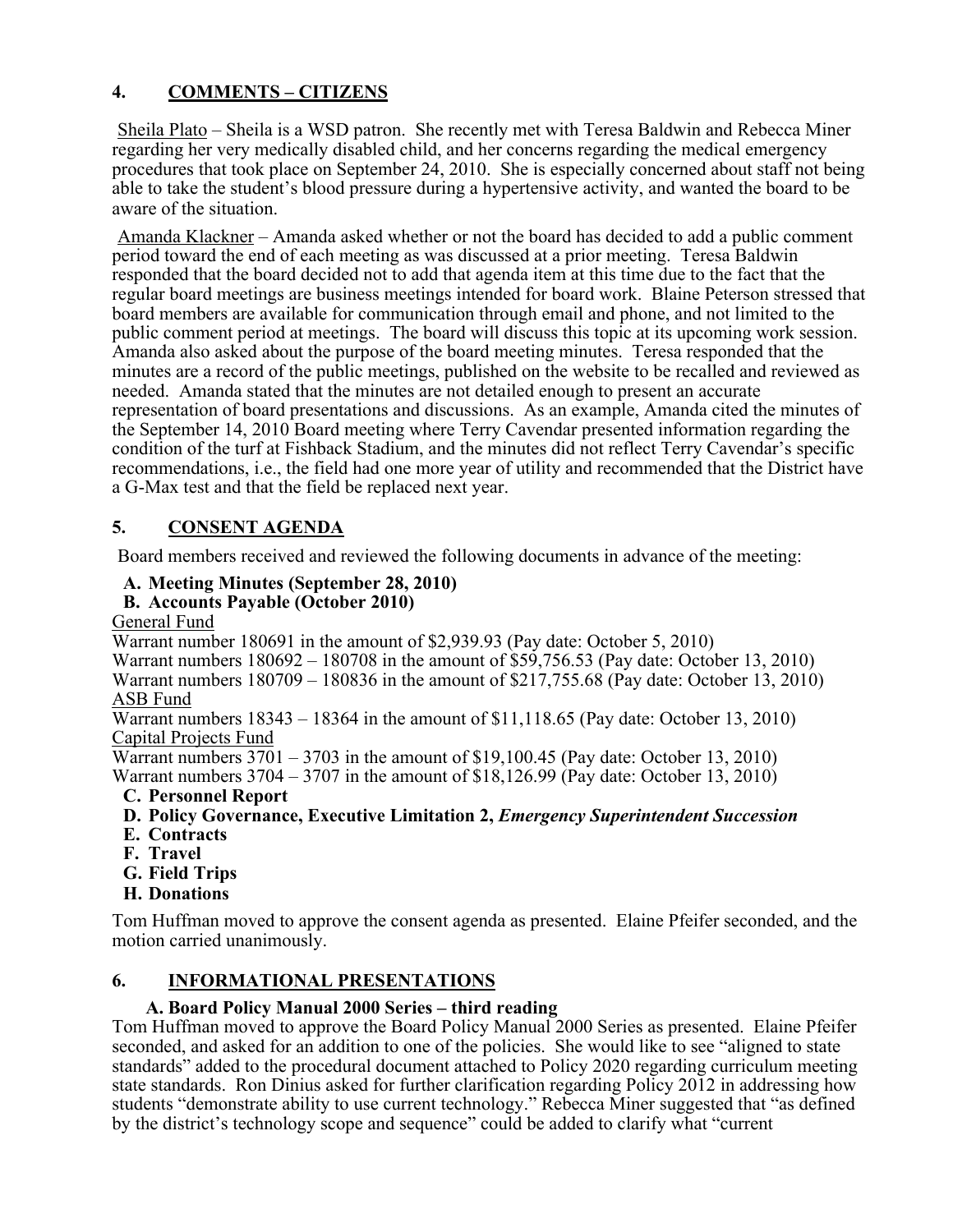technology" means. Ron also asked that Policy 2021 regarding library and media be reviewed to make sure that both selection and provision of books is addressed consistently. Ron Dinius thanked Teresa Baldwin for the extensive time and work put into the policy revisions. The motion was amended to include the clarifications and edits listed above, and carried unanimously.

#### **B. Energy Conservation Report**

Geert Aerts presented an update regarding energy savings at WHS. Randy Short, from AirRite Controls, is working with Geert and was also present. Updated projected savings for the school year are far ahead of original projections, based on the energy savings seen thus far. Mechanical repairs and reprogramming of controls are the primary reasons for the large decrease in energy use at the school. Teresa noted that Geert's consulting fees for the year have already been recouped from the savings since July. Geert reported that he will focus his work on Cape Horn-Skye Elementary and Canyon Creek Middle School after the high school. Ron Dinius asked Geert to be sure to apply for the Skamania County energy reimbursements now, in the interest of having that approval so that work can begin in a timely manner at Cape and Canyon. Doug Bright commented that Geert and Randy make a very good team, both possessing great knowledge and ability. Teresa echoed Doug's appreciation for the work done by Geert and Randy.

#### **C. 2010-11 Communications Committee**

Teresa explained that the idea to form a communications committee came from the budget committee debriefing last spring. She shared with the board proposed representation for the new 30 member committee, which will include staff from each district site, parents, students and community members. Communication within the committee would be two-way, with the district distributing information as well as receiving input. Informational meetings will be held November 2 and 8, 2010 at 6:30 in the boardroom, and will be publicized through the schools, media and district website. Once selected, the committee will meet on the third Thursday of each month, January – May 2011. Elaine Pfeifer commented that the proposed representative groups look great, and that patrons will be well represented.

### **7. PROPOSALS FOR ACTION**

#### **A. Resolution 2010-11-02: Basic Education Compliance 2010-11**

Rebecca Miner presented the Basic Education Compliance form and resolution, which is prepared and filed annually. Tom Huffman moved to approve the resolution as presented. Elaine Pfeifer seconded, and the motion carried unanimously.

#### **B. Resolution 2010-11-03: Section 125, Flexible Fringe Benefits Plan**

Doug Bright and Rosann Lassman presented Resolution 2010-11-03 regarding a flexible fringe benefits plan, section 125, to be administered through a third party provider. Tom Huffman moved, seconded by Elaine Pfeifer, to approve the resolution as presented. The motion carried unanimously.

### **8. POLICY GOVERNANCE**

#### **A. Executive Limitation 3,** *Treatment of Parents, Students and the Public*

Teresa Baldwin presented the monitoring report for Executive Limitations (EL) 3 regarding the treatment of parents, students and the public. Blaine Peterson collected the board's monitoring report response forms, noting that the approval of EL 3 will be on the consent agenda at the next regular meeting.

#### **B. Policy Governance Calendar Revision Proposal**

The board agreed by consensus to move the presentation of the Ends 1 monitoring report to a board meeting earlier in the school year, so that the assessment data being considered is more current. For the 2010-11 year, the Ends 1 presentation will be made at the October 26, 2010 meeting.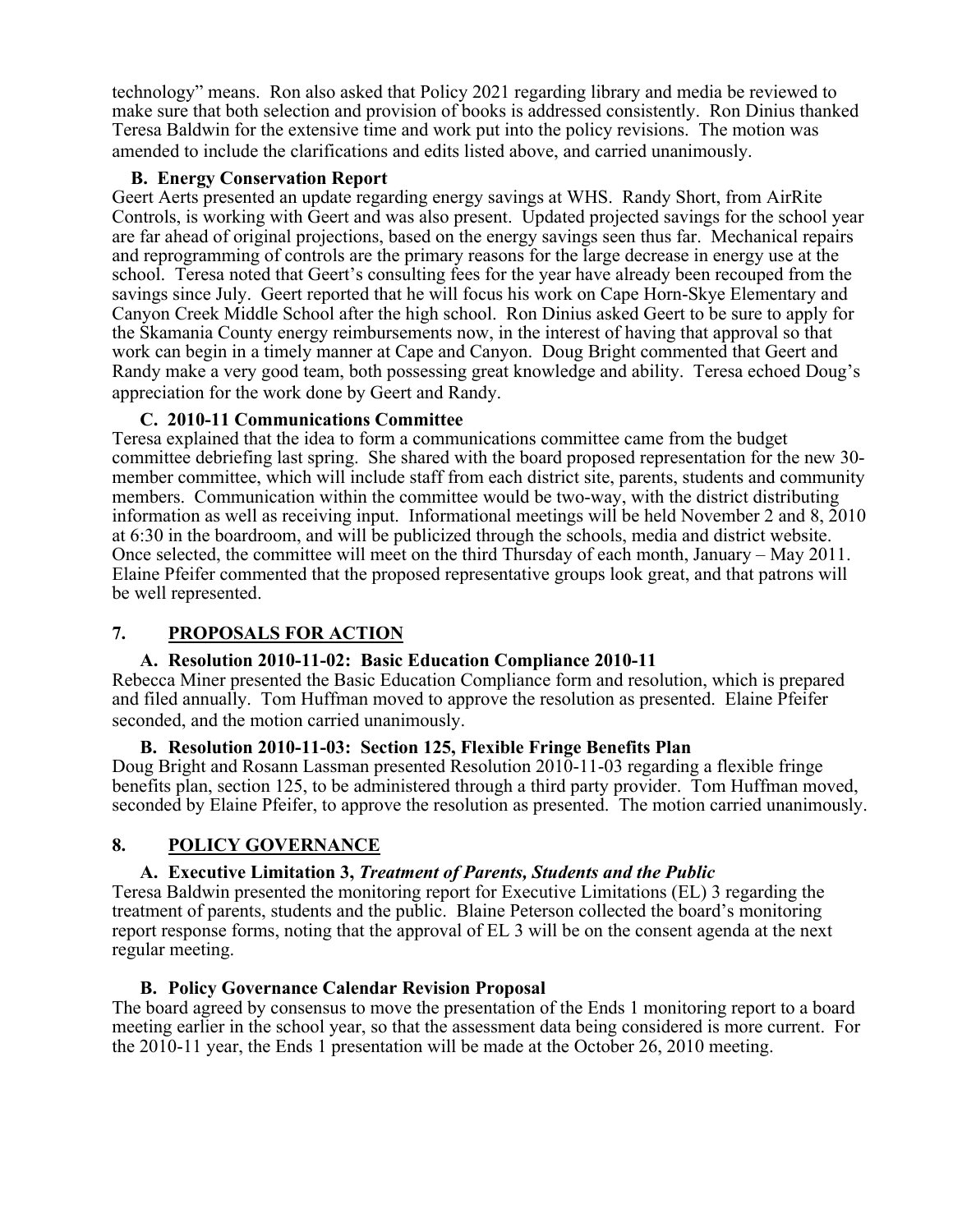#### **9. BOARD WORK SESSION**

#### **A. Board Annual Work Session Planning**

Teresa Baldwin presented a draft agenda for the upcoming October 16, 2010 board work session. The board expressed concerns about needing more time to cover the agenda items. The meeting was extended, and will run from 9:00 a.m. to 2:00 p.m. this Saturday.

### **B. Fishback Stadium Field Turf Replacement**

Doug Bright presented the results of the recent g-max tests conducted on the Fishback stadium turf. Since the test conductor was not available to attend tonight's presentation to explain the complete test results, Doug will ask her to attend the next regular meeting. The board will continue to discuss possible funding sources for turf replacement at their October 16 work session.

### **C. NEWS Coalition Information**

Teresa Baldwin presented information regarding the Network for Excellence in Washington Schools (NEWS) coalition work being done to fight the state's appeal of the McCleary ruling. NEWS is asking for support from Washington state school districts in the appeals case. The board voiced unanimous support of the NEWS coalition resolution, and would like to further discuss financial support of the group's endeavors. The board agreed by consensus to bring the discussion back to the October 26 meeting, with approval of the resolution at the November 9, 2010 meeting.

# **10. FUTURE AGENDA ITEMS**

The board would like to hear updates from the Washington Green Schools teams at the district's schools. Each group will present to the board as they are ready to advance in the program's certification process. Geert Aerts will return on November 23 for another energy update. Ron Dinius asked for an update regarding the agreement with Skamania County to provide sprinklers at the Cape Horn-Skye fields. Doug Bright will bring a report back to the board.

### **11. BOARD EVALUATION**

Blaine Peterson collected the board's self-evaluation form from each board member. The results are attached.

# **12. BOARD ADJOURNMENT OR ADJOURNMENT TO EXECUTUVE SESSION RETURN FROM EXECUTIVE SESSION FOR ADOURNMENT OR ACTION**

Elaine Pfeifer moved to adjourn at 8:19 p.m. Tom Huffman seconded, and the motion carried unanimously.

**Dated this 26th day of October 2010**

**\_\_\_\_\_\_\_\_\_\_\_\_\_\_\_\_\_\_\_\_\_\_\_\_\_\_ \_\_\_\_\_\_\_\_\_\_\_\_\_\_\_\_\_\_\_\_\_\_\_\_\_\_\_\_\_\_ President Secretary to the Board**